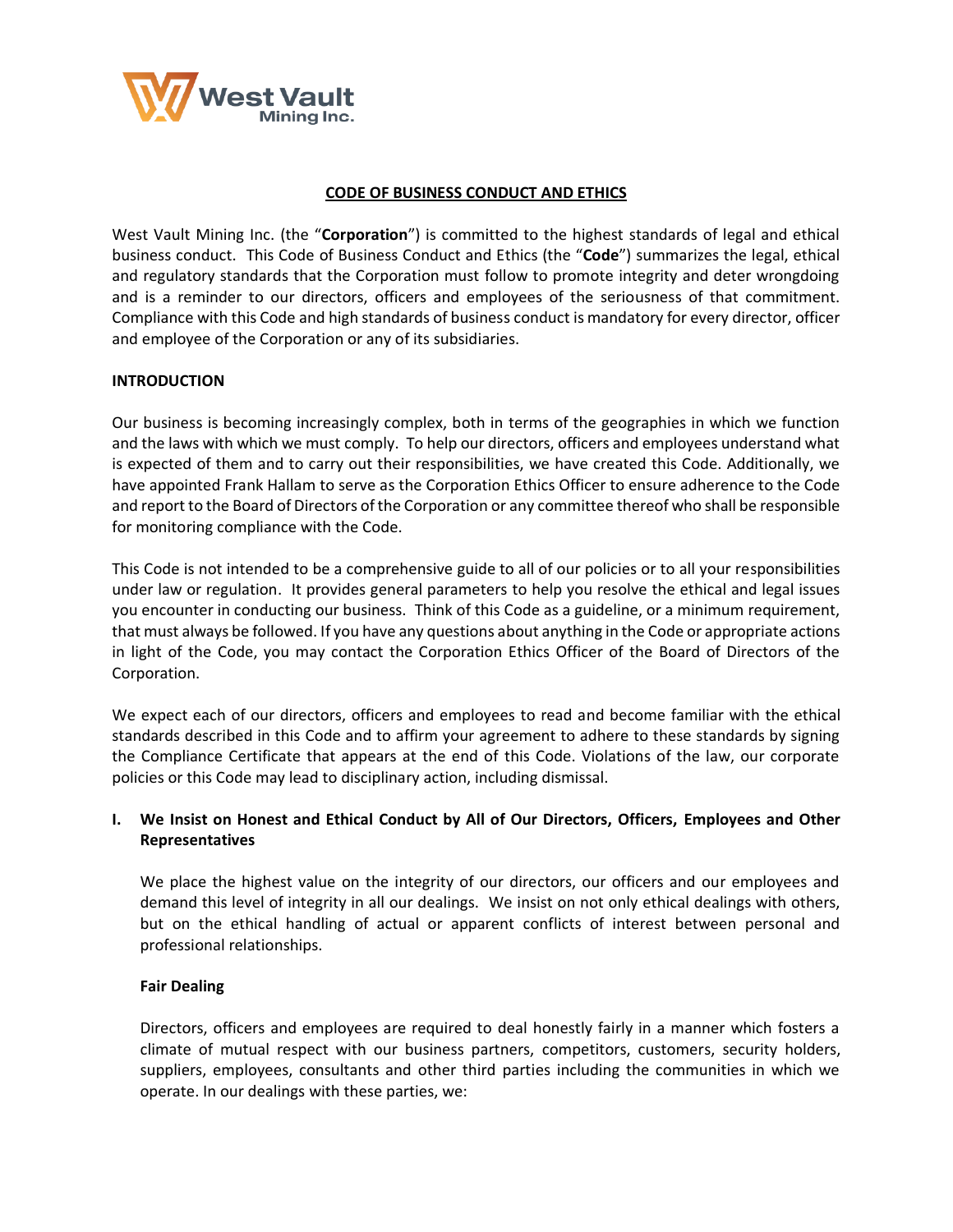- prohibit bribes, kickbacks and any other form of improper payment, direct or indirect, to any representative of a government, labor union, business partner or other third party in order to obtain a contract, some other commercial benefit or government action;
- prohibit our directors, officers and employees from accepting any bribe, kickback or improper payment from anyone;
- prohibit gifts or favors of more than nominal value to or from our business partners;
- limit marketing and entertainment expenditures to those that are necessary, prudent, job-related and consistent with our policies;
- require clear and precise communication in our contracts, our advertising, our literature, and our other public statements and seek to eliminate misstatement of fact or misleading impressions;
- protect all proprietary data provided to us by third parties as reflected in our agreements with them;
- prohibit our representatives from otherwise taking unfair advantage of our business partners or other third parties through inaccurate billing, manipulation, concealment, abuse of privileged information or any other unfair-dealing practice; and
- conduct all material transactions in a transparent manner.

# **Conflicts of Interest; Corporate Opportunities**

Our directors, officers and employees should not be involved in any activity that creates or gives the appearance of a conflict of interest between their personal interests and the interests of the Corporation In particular, unless specific permission has been provided by the Corporation Ethics Officer, no employee, director or officer shall:

- be a consultant to, or a director, officer or employee of, or otherwise operate an outside business that:
	- o competes with the Corporation;
	- o supplies products or services to the Corporation; or
	- o purchases products or services from the Corporation;
	- $\circ$  have any material interest (financial or otherwise), including significant stock ownership, in any entity with which we do business that might create or give the appearance of a conflict of interest;
	- $\circ$  seek or accept any personal loan or services from any entity with which we do business, except from financial institutions or service providers offering similar loans or services to third parties under similar terms in the ordinary course of their respective businesses;
- be a consultant to, or a director, officer or employee of, or otherwise operate an outside business if the demands of the outside business would interfere with the director's, officer's or employee's responsibilities to us (if in doubt, consult your supervisor or the Corporation Ethics Officer;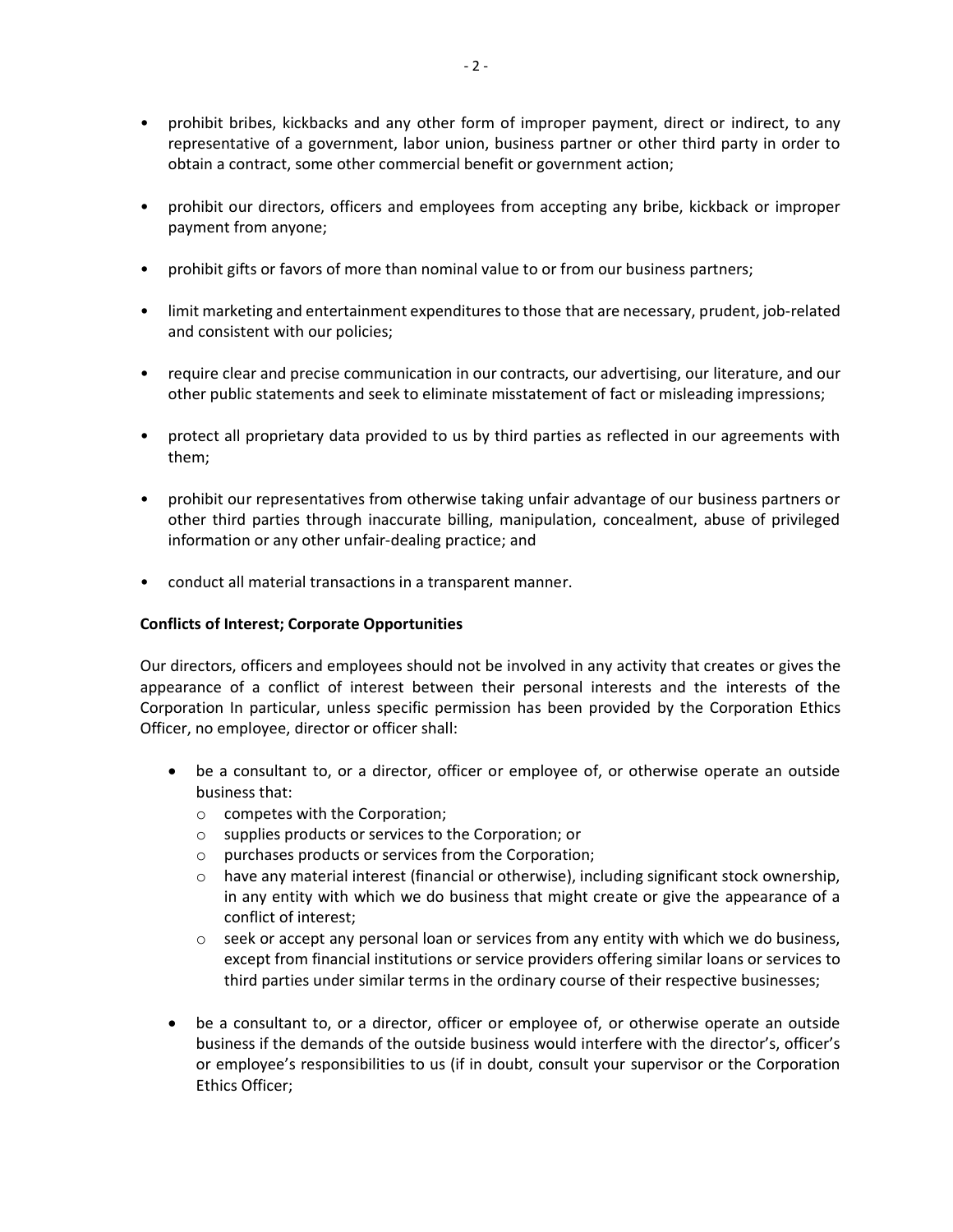- accept any personal loan or guarantee of obligations from the Corporation, except to the extent such arrangements are legally permissible; or
- conduct business on behalf of the Corporation with immediate family members, which include spouses, children, parents, siblings and persons sharing the same home whether or not legal relatives.

Provided, however, that only Board of Directors as a whole, shall have the authority to grant such permission to a director or officer.

Directors, officers and employees are prohibited from taking for themselves personal opportunities that are discovered through the use of corporate property, information or position.

Disclosure shall be made, in the case of directors and officers, to the Board of Directors of the Corporation in accordance with all applicable laws and regulatory policies, and in the case of employees, to the Corporation's Ethics Officer of the existence of any actual or potential conflict of interest.

### **Confidentiality and Corporate Assets**

Our directors, officers and employees are entrusted with our confidential information and with the confidential information of our business partners. This information may include (1) technical or scientific information about current and future projects; (2) business or marketing plans or projections; (3) earnings and other internal financial data; (4) personnel information; (5) supply and customer lists; and (6) other non-public information that, if disclosed, might be of use to our competitors, or harmful to our business partners. This information is our property, or the property of our business partners and in many cases was developed at great expense. Our directors, officers and employees shall:

- Not discuss confidential information with or in the presence of any unauthorized persons, including family members and friends;
- Use confidential information only for our legitimate business purposes and not for personal gain;
- Not disclose confidential information to third parties; and
- Not use Corporation's property or resources for any personal benefit or the personal benefit of anyone else. Corporation's property includes the Corporation internet, email, and voicemail services, which should be used only for business related activities, and which may be monitored by the Corporation at any time without notice.

### **Fundamental Rights**

The Corporation is committed to providing all employees a workplace that respects their basic human rights. Each director, officer and employee at the Corporation has the right to work in an environment that is free from discrimination and harassment, including sexual harassment. Every director, officer and employee is responsible for taking all reasonable precautions not to demonstrate behavior that can be reasonably construed as discrimination or harassment. The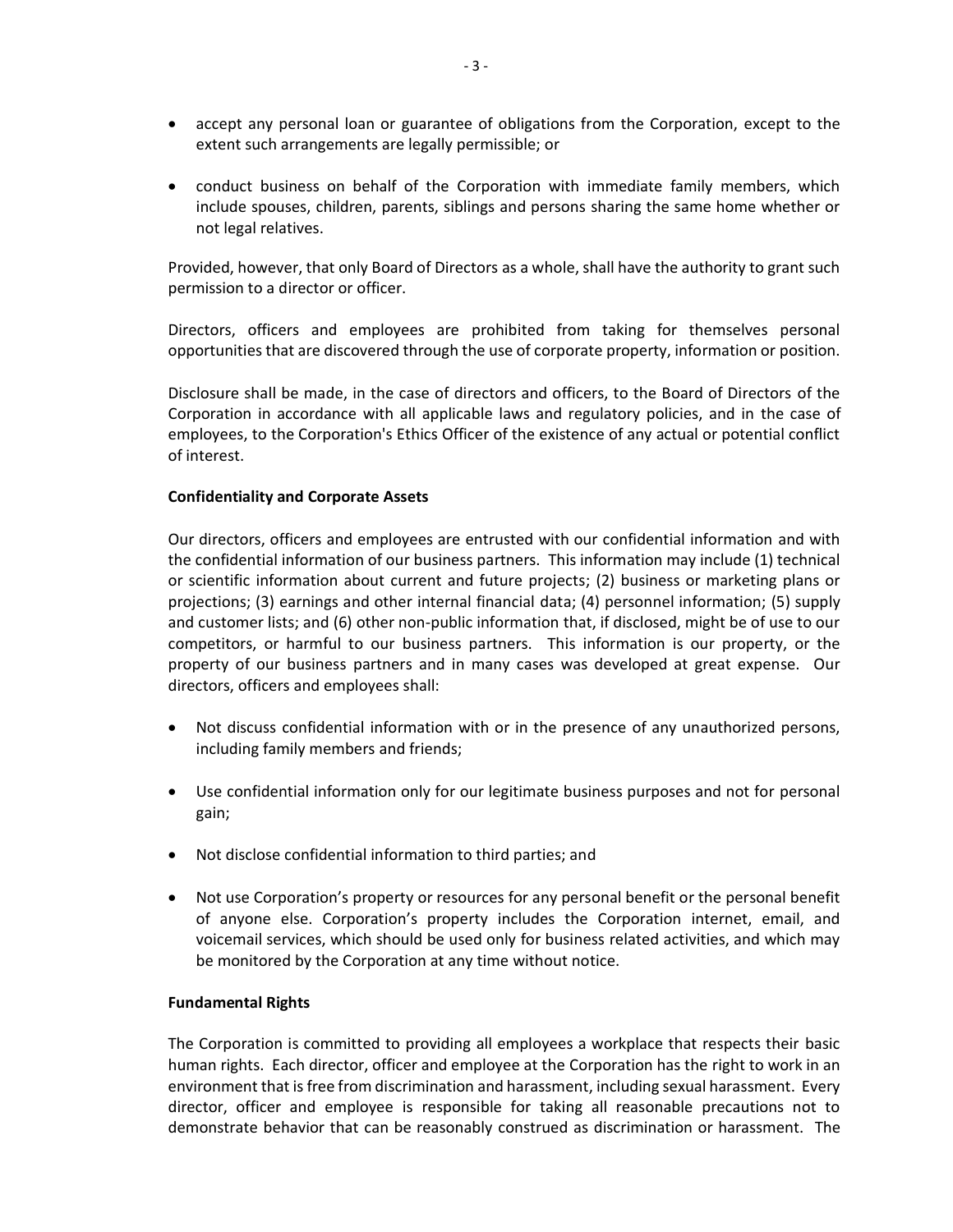Corporation will take every incident of harassment or discrimination very seriously and any director, officer and employee that is found to have engaged in conduct constituting discrimination or harassment will be disciplined and, in appropriate circumstances, dismissed or removed from office.

## **II. We Provide Full, Fair, Accurate, Timely and Understandable Disclosure**

We are committed to providing our shareholders, investors and other stakeholders with full, fair, accurate, timely and understandable disclosure in the reports that we file with the United States Securities and Exchange Commission and with the Canadian provincial securities regulators. To this end, our directors, officers and employees shall:

- not make false or misleading entries in our books and records for any reason;
- not condone any undisclosed or unrecorded bank accounts or assets established for any purpose;
- comply with generally accepted accounting principles at all times;
- notify our Chief Financial Officer if there is an unreported transaction;
- maintain a system of internal accounting controls that will provide reasonable assurances to management that all transactions are properly recorded;
- maintain books and records that accurately and fairly reflect our transactions;
- prohibit the establishment of any undisclosed or unrecorded funds or assets;
- maintain a system of internal controls that will provide reasonable assurances to our management that material information about the Corporation is made known to management, particularly during the periods in which our periodic reports are being prepared;
- present information in a clear and orderly manner and avoid the use of unnecessary legal and financial language in our periodic reports; and
- not communicate to the public any nonpublic information unless expressly authorized to do so.

We have also adopted a Timely Disclosure, Confidentiality and Insider Trading Policy, which governs our disclosure policies. A copy of the Timely Disclosure, Confidentiality and Insider Trading Policy can be obtained from the Corporation Ethics Officer.

## **III. We Comply With all Laws, Rules and Regulations**

We will comply with all laws, rules, regulations and policies (collectively, the "Applicable Laws") that are applicable to our activities, and expect all our directors, officers and employees to obey the Applicable Laws. Specifically, unless otherwise required by Applicable Laws, we are committed to:

• maintaining a safe and healthy work environment;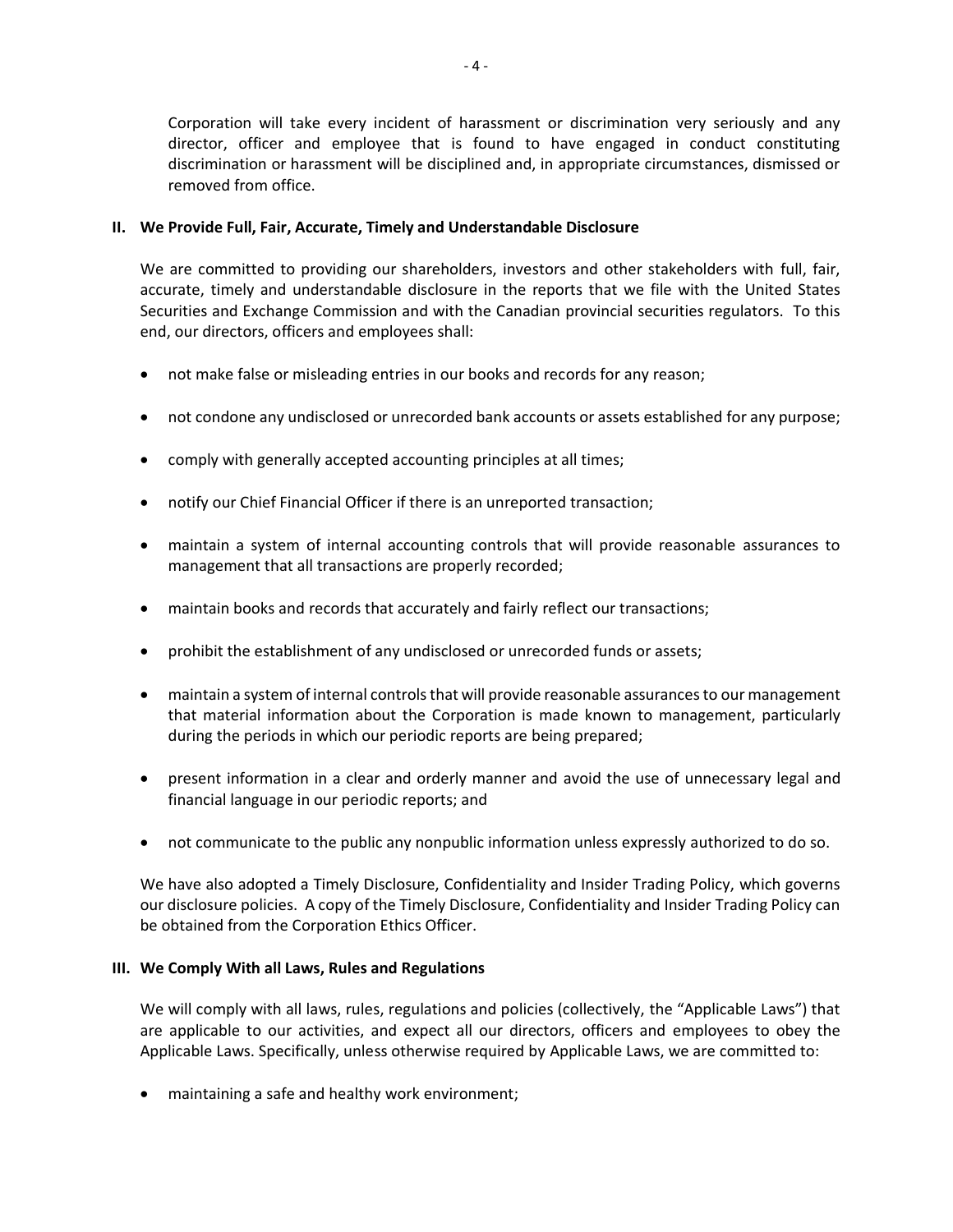- promoting a workplace that is free from discrimination or harassment based on race, color, religion, sex, age, national origin, disability or other factors that are unrelated to the Corporation's business interests;
- supporting fair competition and laws prohibiting restraints of trade and other unfair trade practices;
- conducting our activities in full compliance with all applicable environmental laws;
- keeping the political activities of our directors, officers and employees separate from our business;
- prohibiting any illegal payments, gifts, or gratuities to any government officials or political party;
- prohibiting the unauthorized use, reproduction, or distribution of any third party's trade secrets, copyrighted information or confidential information;
- prohibiting the sale or export, either directly or through our representatives, of our products to countries where goods such as ours may not be sold; and
- complying with all applicable securities laws.

Our directors, officers and employees are prohibited from trading our securities while in possession of material, nonpublic ("inside") information about the Corporation. We have adopted an Insider Trading Policy in this regard, with which all directors, officers and employees must comply. A copy of the Timely Disclosure, Confidentiality and Insider Trading Policy can be obtained from the Ethics Corporation Officer.

### **REPORTING, WAIVER AND EFFECT OF VIOLATIONS**

Compliance with this Code is, first and foremost, the individual responsibility of every director, officer and employee. We attempt to foster a work environment in which ethical issues and concerns may be raised and discussed with supervisors or with others without the fear of retribution. It is our responsibility to provide a system of reporting and access when you wish to report a suspected violation, or to seek counseling, and the normal chain of command cannot, for whatever reason, be used.

### **Administration**

Our Board of Directors has established the standards of business conduct contained in this Code and oversee compliance with this Code. The Corporation Ethics Officer ensures adherence to the Code. While serving in this capacity, the Corporation Ethics Officer reports directly to the Board of Directors. Training on this Code will be included in the orientation of new employees and provided to existing directors, officers, and employees on an on-going basis. To ensure familiarity with the Code, directors, officers, and employees will be asked to read the Code and sign a Compliance Certificate annually.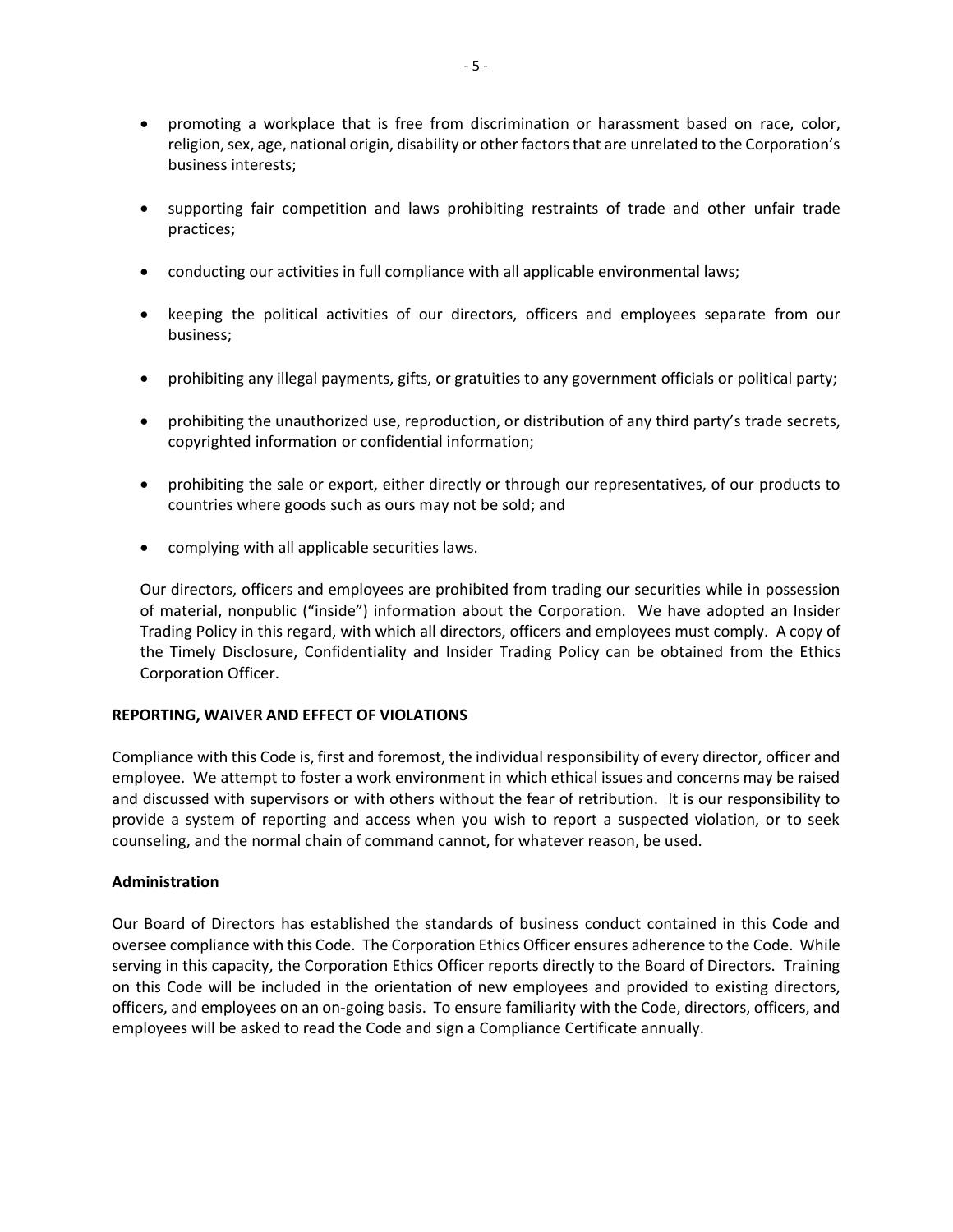### **Reporting Violations and Questions**

Directors, officers, and employees must report, in person or in writing, any known or suspected violations of laws, governmental regulations or this Code to the Corporation Ethics Officer. Additionally, directors, officers, and employees may contact the Corporation Ethics Officer with a question or concern about this Code or a business practice. Any questions or violation reports will be addressed immediately and seriously and can be made anonymously. If you feel uncomfortable reporting suspected violations to this individual, you may report matters to Gowling WLG (Canada) LLP at the address and telephone numbers listed below.

We will not allow any harassment, retaliation or any type of discrimination against a director, officer or employee who acts in good faith in reporting any violation.

Our Corporation Ethics Officer will investigate any reported violations and will determine an appropriate response, including corrective action and preventative measures, involving the Chief Executive Officer when required. All reports will be treated confidentially to every extent possible, consistent with the need to conduct an adequate investigation. All complaints, results of investigations, if any, and reports will be retained for seven years.

### **Consequences of a Violation**

Directors, officers and employees that violate any laws, governmental regulations or this Code will face appropriate, case specific disciplinary action, which may include demotion or immediate discharge. In addition, violation of any laws, governmental regulations or this Code could result in public disclosure of such violation including, without limitation, the names of parties involved.

### **Requests for Waivers**

Requests for waivers from this Code must be delivered to the Corporation Ethics Officer, together with a summary of all relevant facts and circumstances. Waivers with respect to directors and officers may only be granted by the Corporation's Board of Directors. Waivers with respect to non-officer employees may be granted by the Corporation's Ethics Officer. The director, officer or employee to whom a waiver is granted accepts that public disclosure of the granting of any such waiver may be required by applicable securities laws, regulations, policies or guidelines (including those of a stock exchange on which the Corporation's stock may be listed).

### **Names and Addresses**

| <b>Reporting Contact:</b>         | <b>Additional Reporting Contact:</b> |
|-----------------------------------|--------------------------------------|
| Frank Hallam                      | Gowling WLG (Canada) LLP             |
| <b>Corporation Ethics Officer</b> | Suite 2300, Five Bentall Centre      |
| c/o West Vault Mining Inc.        | 550 Burrard Street                   |
| Phone: (604) 628-4706             | Vancouver, British Columbia          |
| Email: frh@westvaultmining.com    | Canada V6C 2B5                       |
|                                   | Phone: (604) 891-2710                |
|                                   | Fax: (604) 689-8610                  |
|                                   | Email: Daniel.allen@gowlings.com     |
|                                   |                                      |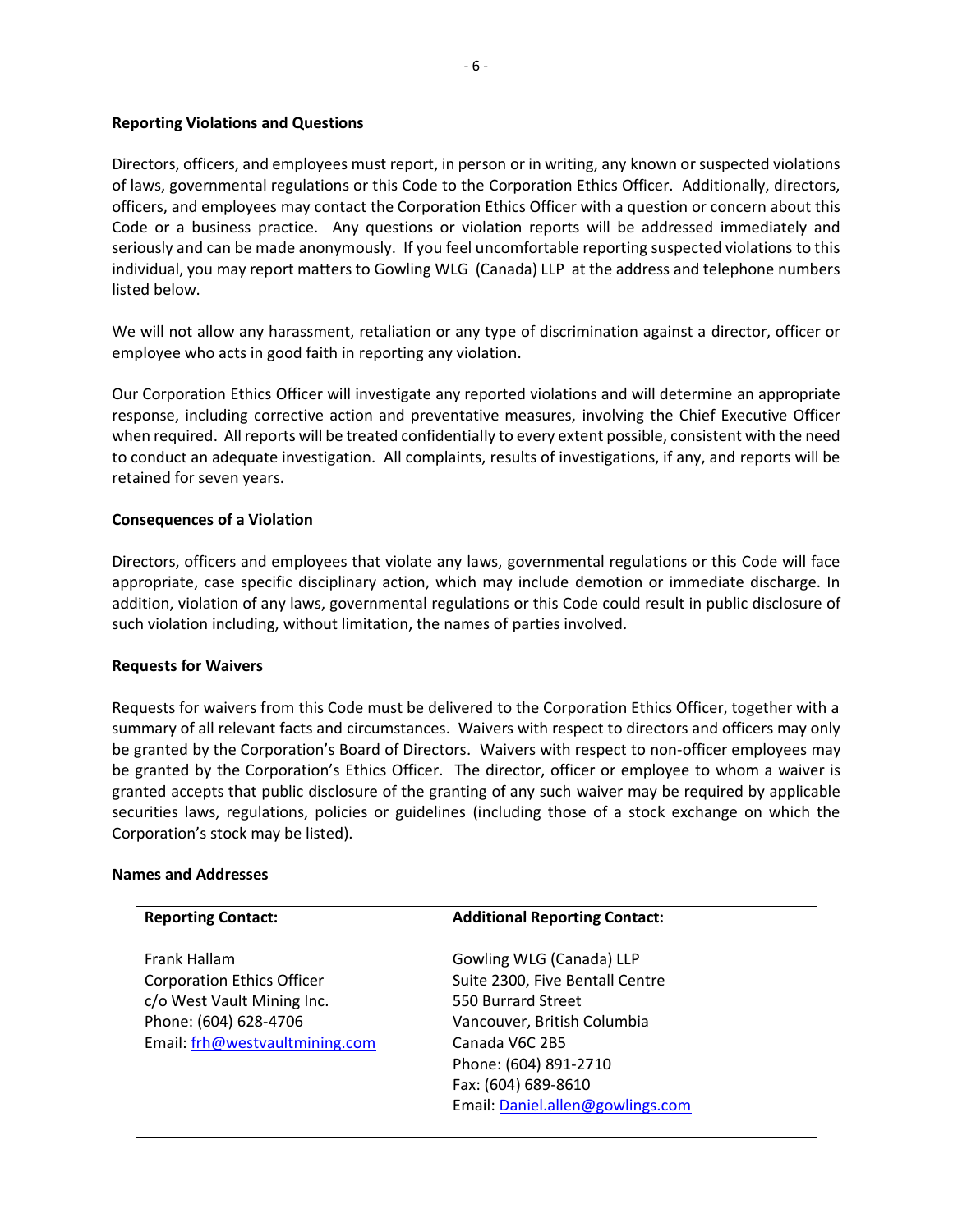*Implemented on April 1, 2011 Revised on August 28, 2014; June 22, 2018; June 25, 2020; June 25, 2021 and April 26, 2022*